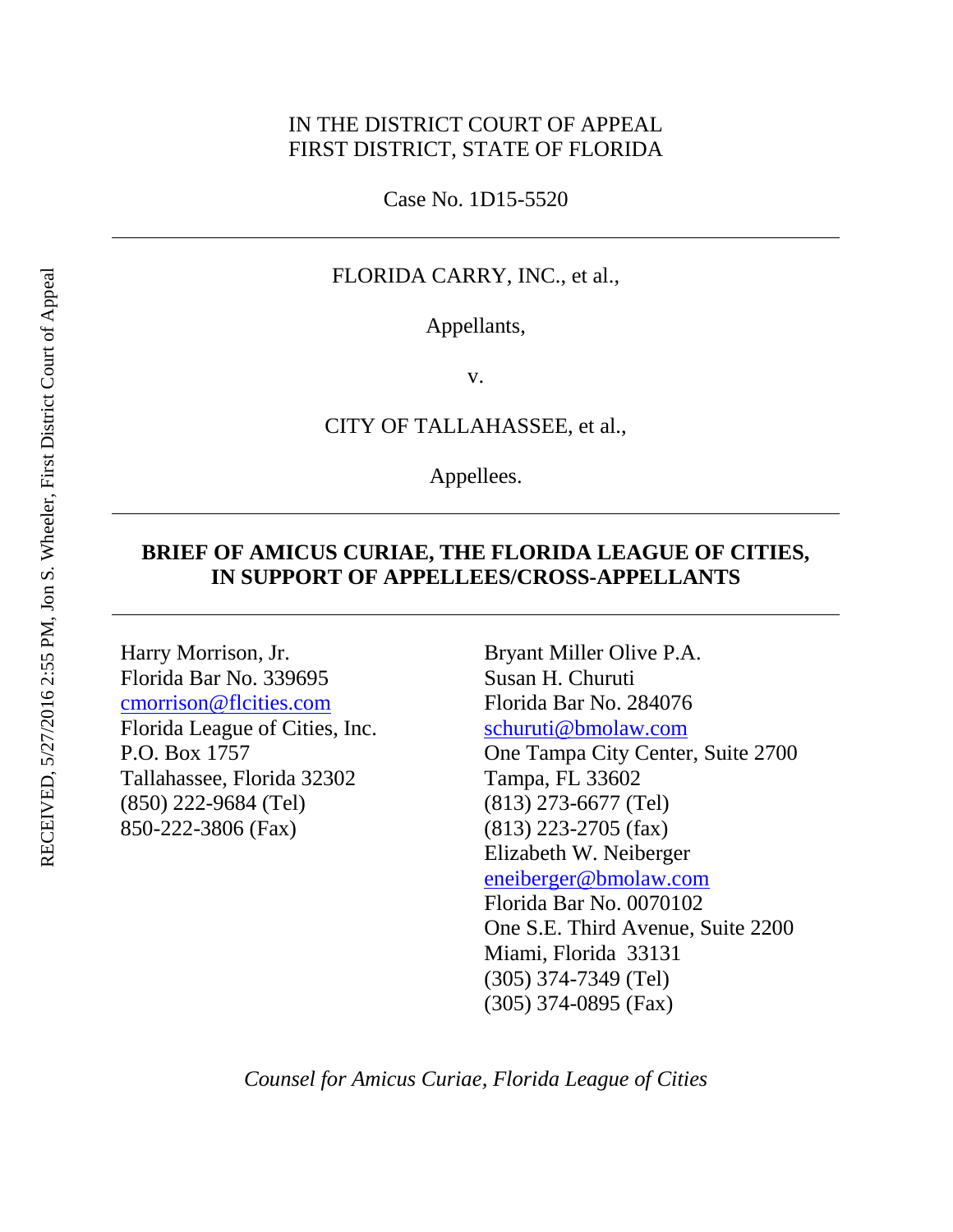# **TABLE OF CONTENTS**

| $\mathbf{I}$ . | Elected city legislators are absolutely immune from                                                                          |  |
|----------------|------------------------------------------------------------------------------------------------------------------------------|--|
|                | A. Legislative immunity is inherent in article VIII, section 2<br>of the Florida Constitution, which requires municipalities |  |
|                | B. Legislative immunity is also inherent in Article VIII's                                                                   |  |
|                | C. Legislative immunity is necessary to protect representative                                                               |  |
| II.            | The penalty provisions of the Gun Law violate constitutionally                                                               |  |
|                |                                                                                                                              |  |
|                |                                                                                                                              |  |
|                |                                                                                                                              |  |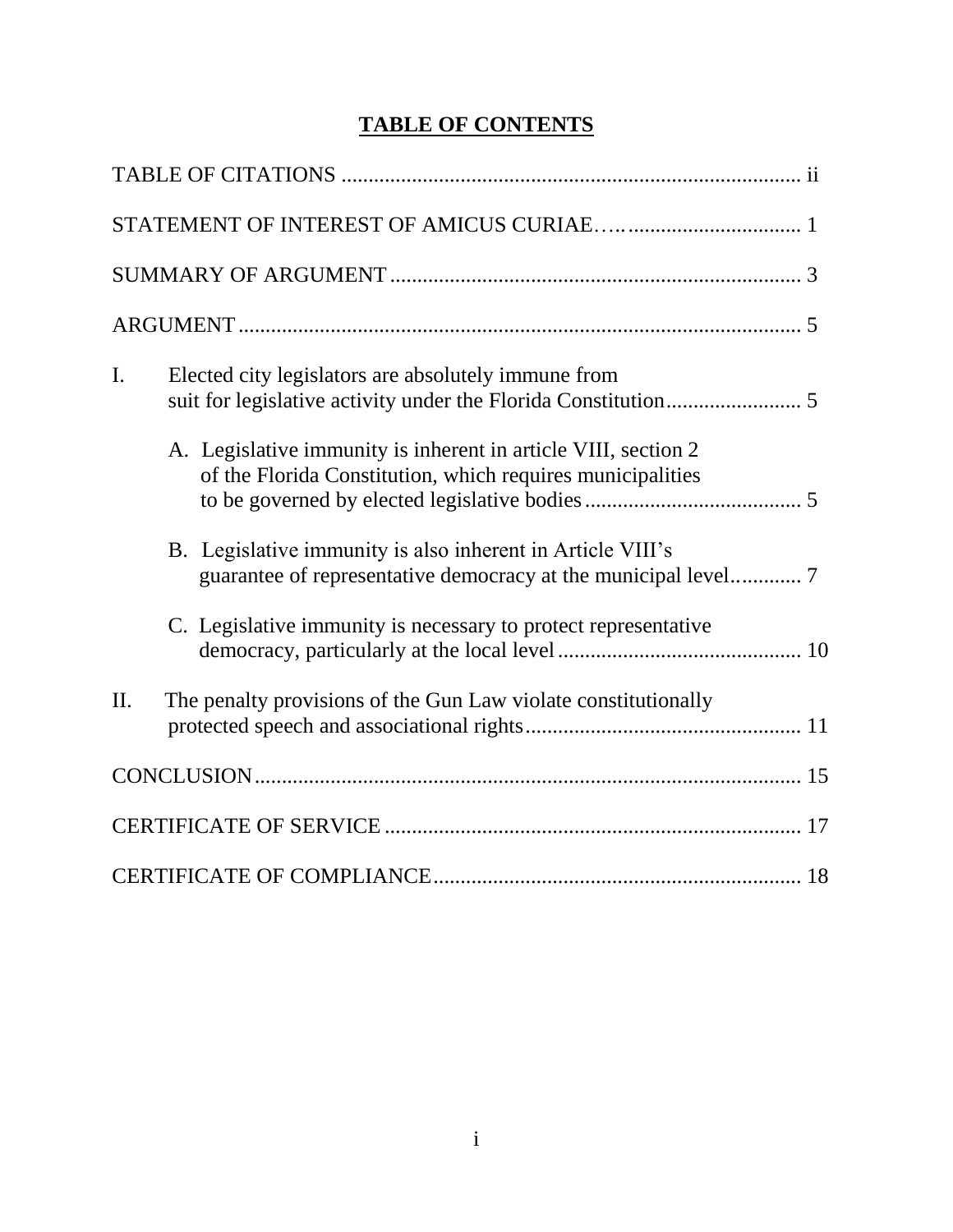# **TABLE OF CITATIONS**

# **Cases**

| <b>Cases</b>                                                           |  |
|------------------------------------------------------------------------|--|
| Bogan v. Scott-Harris,                                                 |  |
|                                                                        |  |
| Church of the Lukumi Babalu Aye, Inc. v. City of Hialeah,              |  |
|                                                                        |  |
| Clarke v. United States,                                               |  |
|                                                                        |  |
| Gorman Towers, Inc. v. Bogoslavsky,                                    |  |
|                                                                        |  |
| Healy v. James,                                                        |  |
|                                                                        |  |
| Lake Cnty. Estates v. Tahoe Planning Agency,                           |  |
|                                                                        |  |
| League of Women Voters of Florida v. Florida House of Representatives, |  |
|                                                                        |  |
| Meyer v. Grant,                                                        |  |
|                                                                        |  |
| Miller v. Town of Hull, Mass.,                                         |  |
|                                                                        |  |
| Nevada Commission on Ethics v. Carrigan,                               |  |
|                                                                        |  |
| Powell v. McCormack,                                                   |  |
|                                                                        |  |
| R.A.V. v. St. Paul,                                                    |  |
|                                                                        |  |
| Rutan v. Republican Party of Ill.,                                     |  |
|                                                                        |  |
| Spallone v. United States,                                             |  |
|                                                                        |  |
| State ex rel. Landis v. Ault,                                          |  |
|                                                                        |  |
| Tenney v. Brandhove,                                                   |  |
|                                                                        |  |
| Wrzeski v. City of Madison,                                            |  |
|                                                                        |  |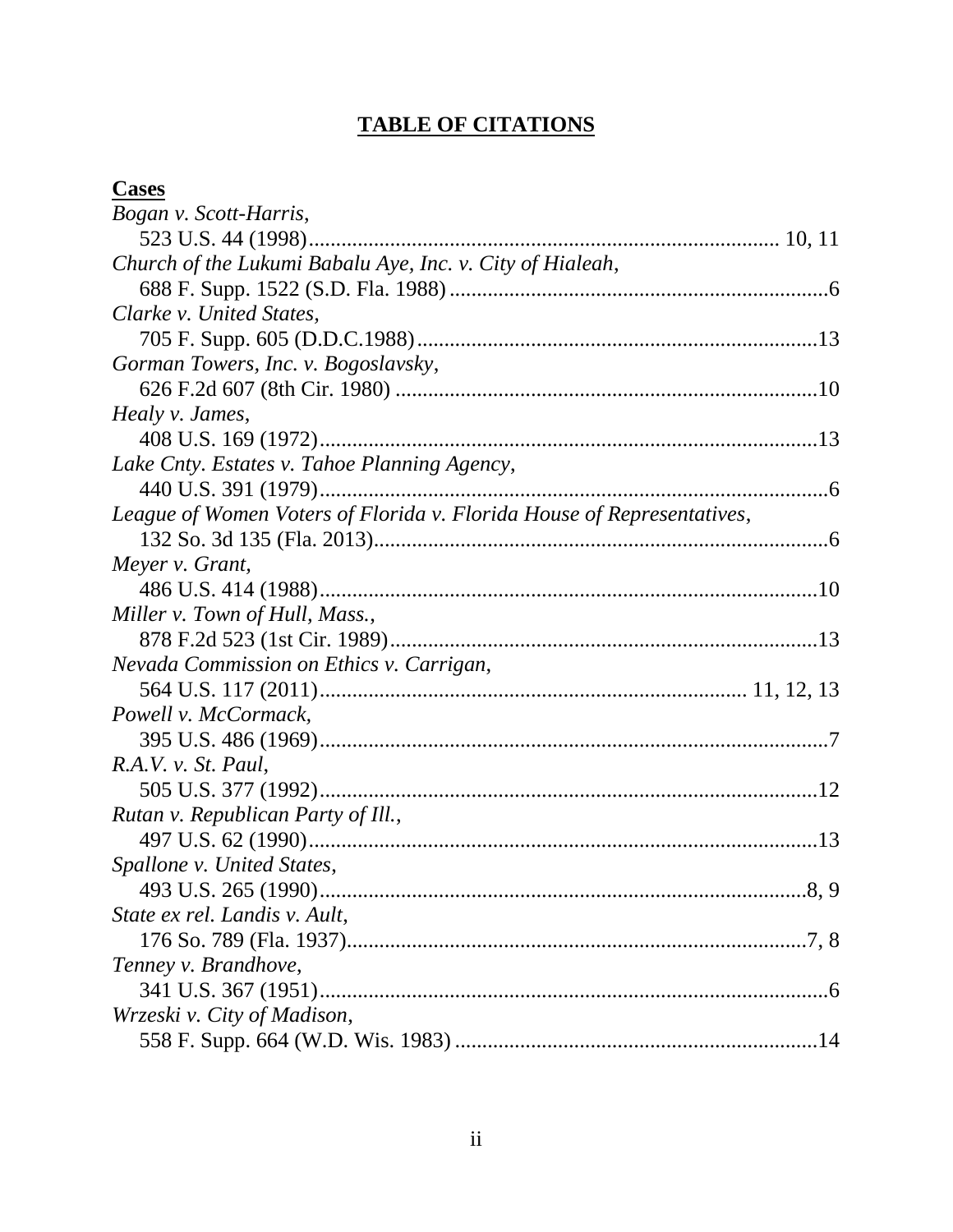# **Constitutional Provisions and Statutes**

## **Rules**

## **Other Authorities**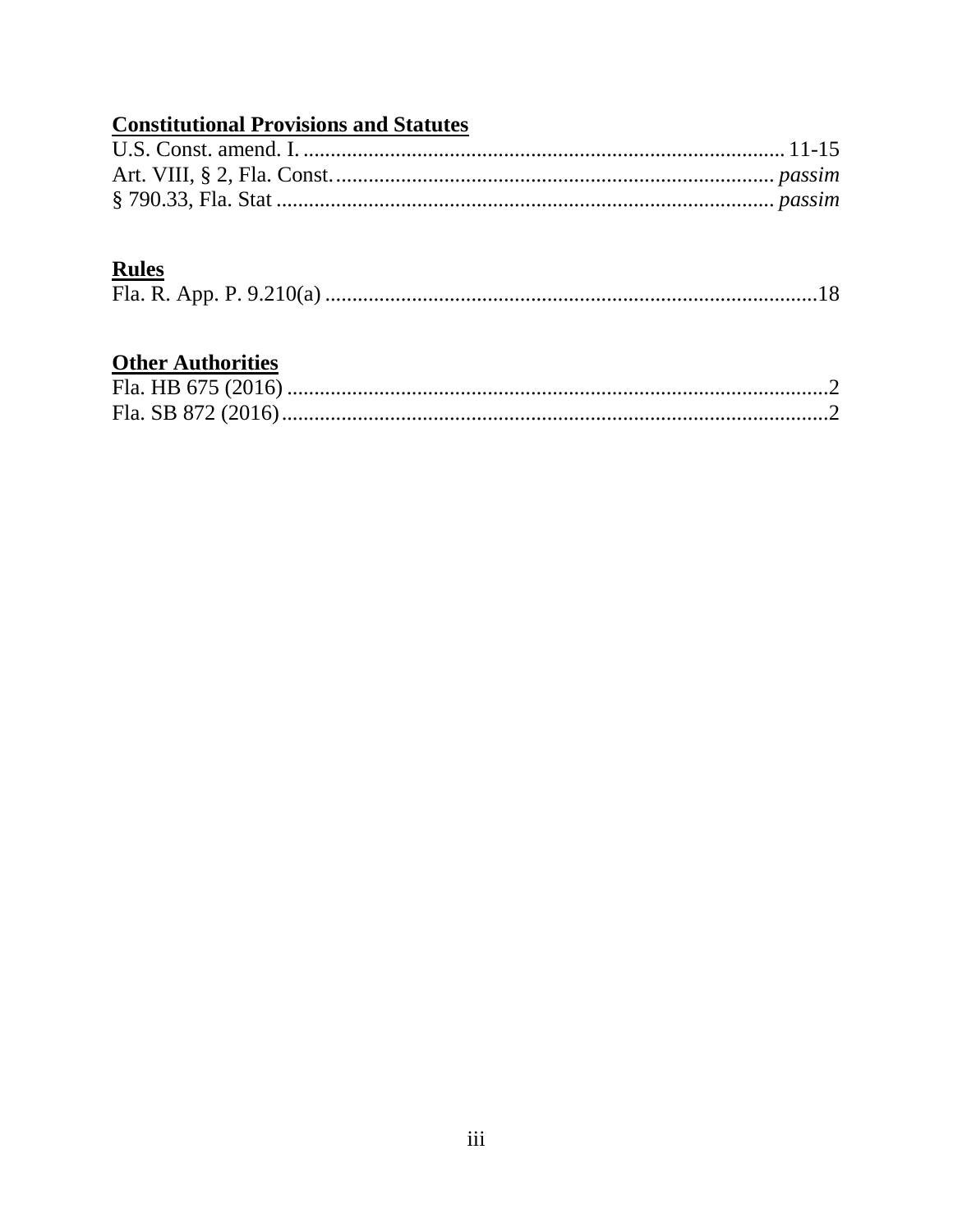#### **STATEMENT OF INTEREST OF AMICUS CURIAE**

The Florida League of Cities ("League") is a statewide organization whose membership consists of more than 400 municipalities throughout the state. Founded in 1922, the League is the united voice for Florida's municipal governments. Its goals are to protect and promote local self-government. Florida's cities are governed by their citizens. The League is founded on the belief that this local self-governance is the keystone of American democracy.

The statute at issue in this case preempts local government authority to regulate guns and imposes civil liability and penalties on the citizens' elected city legislators who vote in favor of ordinances in this area. § 790.33, Fla. Stat. ("Gun  $Law$ ").

The League takes no position on gun control or the state's preemptive authority. Instead, the League's *only* interest is in the law's penalty provisions. Under the penalty provisions, it is irrelevant whether an elected city legislator votes in favor of an ordinance outright eliminating guns, or an ordinance requiring every citizen to carry one. The penalty provisions subject elected city legislators to personal civil liability for voting in favor of any ordinance that is somehow subsequently found to be within the state's field of preemption (*i.e.*, any gun-related ordinance). It is the unprecedented *imposition of civil liability on elected city officials for purely legislative activity—their votes on local legislation*—that is of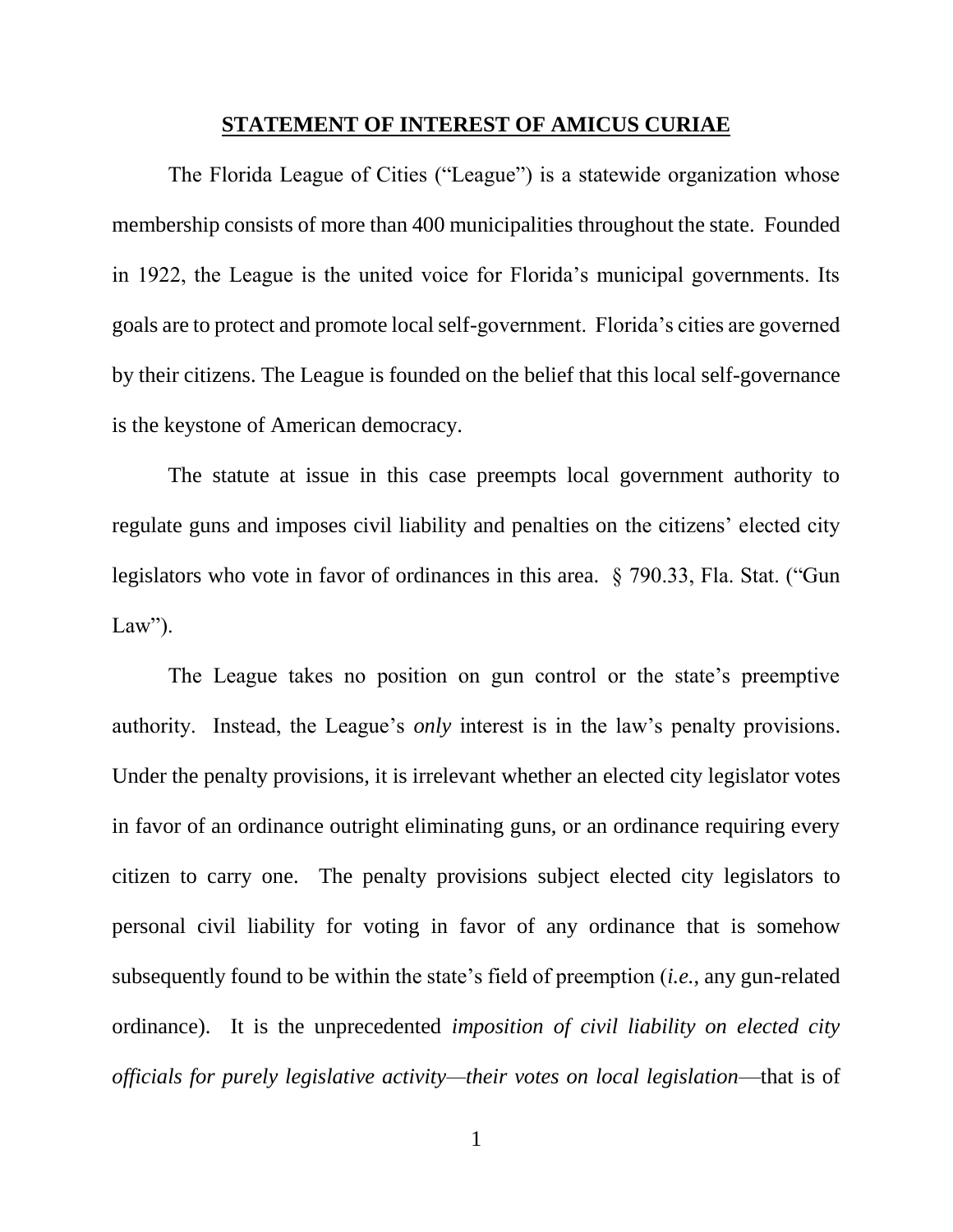concern to the League. Even more alarming, provisions of this type appear to be an emerging trend in the state legislature.<sup>1</sup>

The appellees/cross-appellants, the City of Tallahassee and its commissioners, challenge the constitutionality of these provisions on grounds that they: (1) violate elected city legislators' constitutional right to absolute immunity from civil liability for legislative action; and (2) violate elected city legislators' free speech rights because they are viewpoint discriminatory and do not pass strict scrutiny.

The League believes that these issues are of great public concern because they affect all municipalities in Florida in their fundamental ability to adequately represent their citizens. A ruling upholding the penalty provisions would have unprecedented, far-reaching, and devastating implications for municipal representative democracy in Florida. The League is uniquely positioned to help the court understand and resolve these issues.

l

<sup>&</sup>lt;sup>1</sup> Indeed, bills introduced in the 2016 legislative session contained provisions that would make elected city legislators civilly liable for legislative activity. Two companion bills proposed to make legislators who vote in favor of alien sanctuary legislation liable for civil penalties and grant a person injured by an illegal alien a private civil right of action for damages against legislators who voted in favor of the sanctuary legislation. Fla. HB 675, § 2 (2016) (proposed §§ 908.003(8), 908.009 (2), 908.012, Fla. Stat.); Fla. SB 872, § 2 (2016) (proposed §§ 908.003(8), 908.009 (2), 908.012, Fla. Stat.). Although these bills did not pass, they indicate a movement toward imposing civil liability on elected city officials as a new "tool" to control legislative activity at the local level.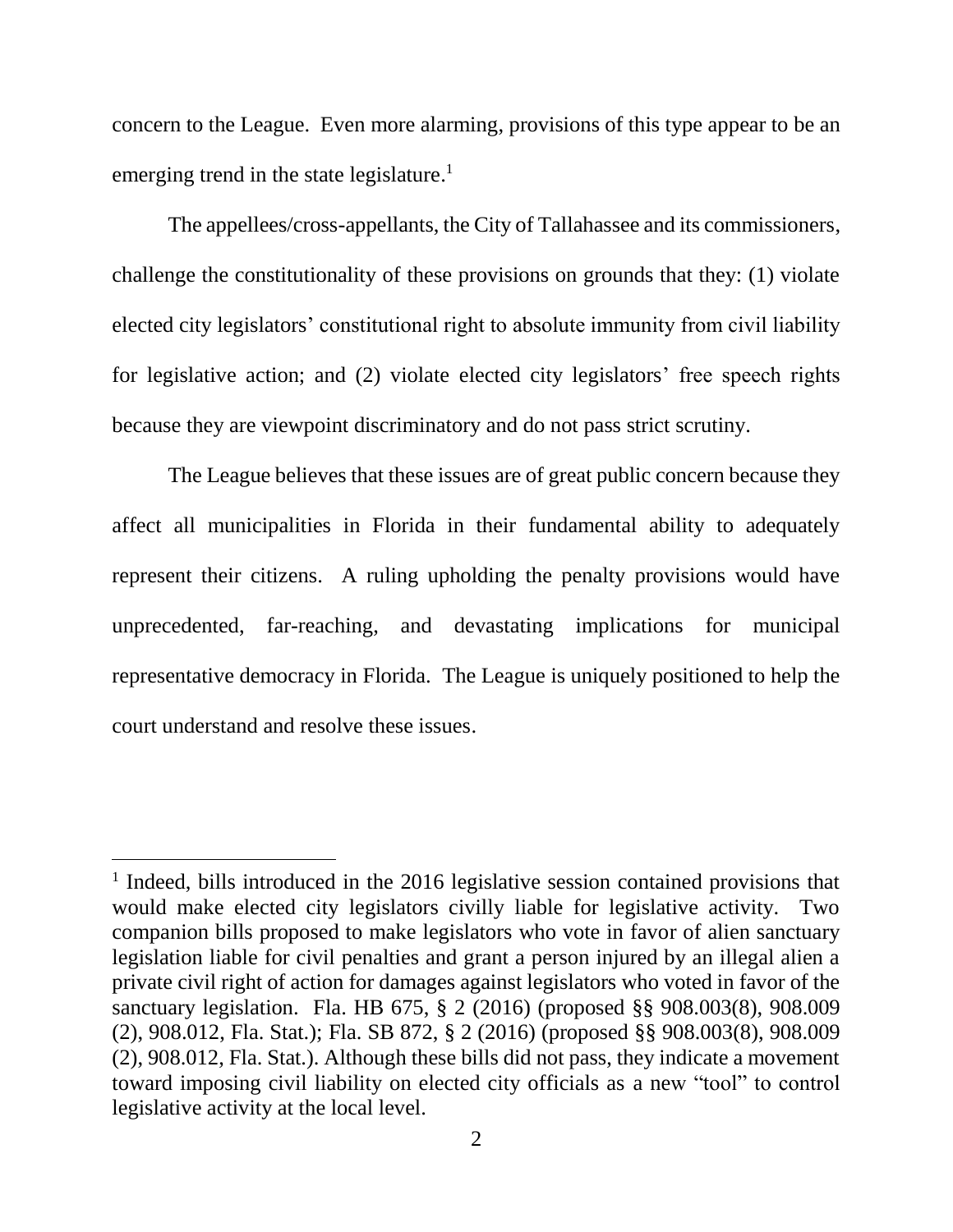#### **SUMMARY OF ARGUMENT**

The penalty provisions of the Gun Law do something unheard of in our system of government. They impose personal, financial liability and other penalties on elected city legislators simply for voting "yes" on certain ordinances brought before them. In other words, they coerce individual city legislators to vote a certain way, on a particular type of legislation, under the threat of personal liability and other penalties

The penalty provisions are facially unconstitutional because they violate the absolute legislative immunity accorded to legislative acts and the free speech rights of elected city legislators and the citizens for whom they speak. The state legislature's constitutional authority over municipalities, though broad, stops short of dictating how elected city legislators vote on local legislation, whether directly or through coercion. The state legislature may limit the powers cities may exercise; it can even abolish cities altogether. But it cannot abrogate the legislative immunity accorded to elected city legislators under the Florida Constitution.

Article VIII, section 2 of the Florida Constitution requires each municipality to be governed by an elected legislative body. Legislative immunity is inextricably woven into the representative government this provision mandates. The essence of the republican form of government is that citizens are entitled to choose who will govern them, and those chosen to govern them are entitled (and, indeed, have a duty)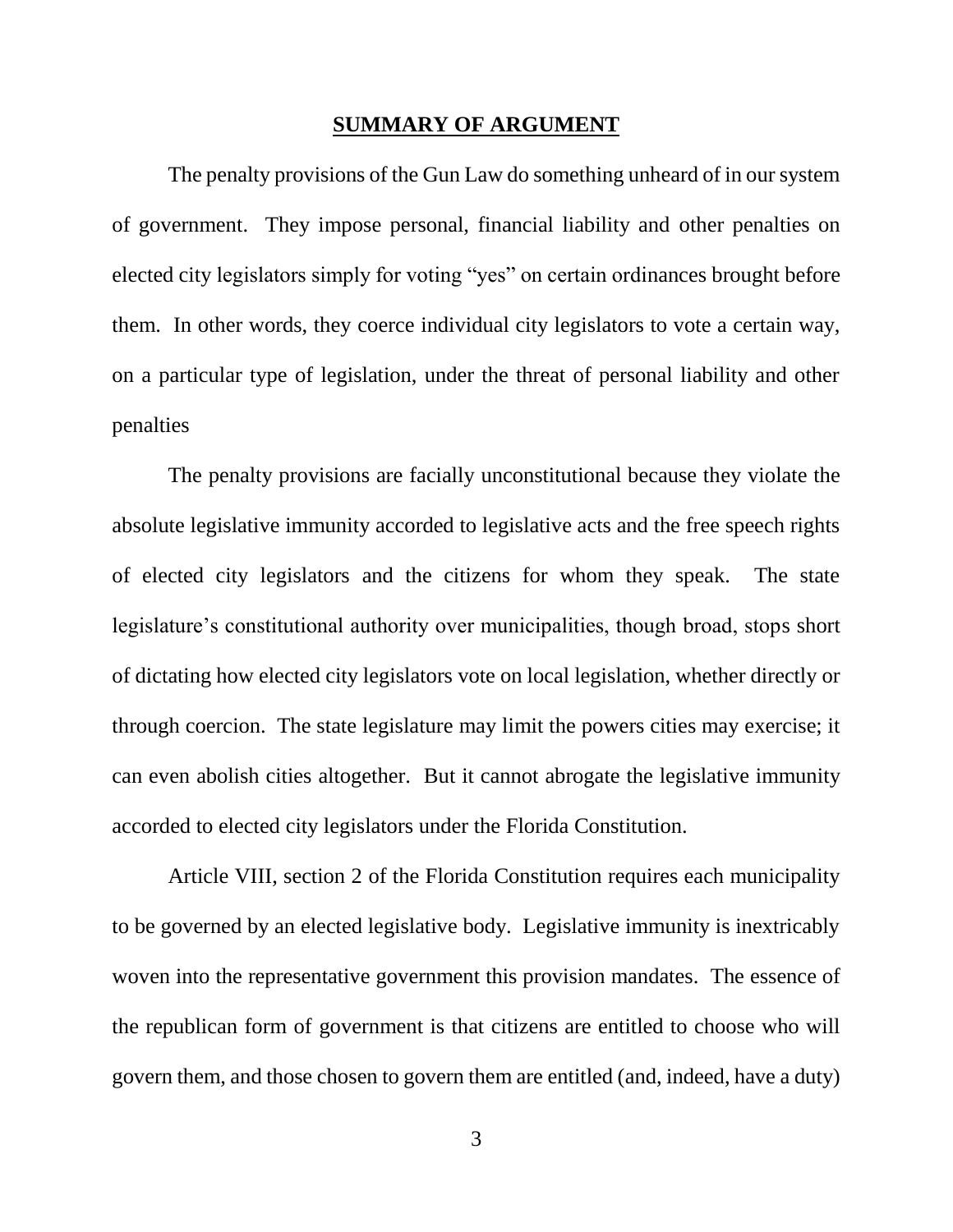to represent them. A statute that subjects elected city officials to personal liability for their votes is designed to cause them to act in their personal interests, rather than in the interests of those they represent; and, therefore, fundamentally undermines the democratic process

Because legislative immunity is an inherent component of the constitutional guarantee of local representative democracy, the state legislature has no authority to remove the immunity by statute. To conclude otherwise would allow the state legislature to undermine—and, perhaps, effectively eliminate—the representative nature of elected city legislative bodies.

For similar reasons, the penalty provisions the violate the constitutionally protected freedom of speech of elected city legislators and the citizens who choose them to represent them. Because the penalty provisions only apply to "yes" votes, they are viewpoint-based restrictions that are subject to strict scrutiny. Elected city legislators and those who elected them have the right to speak on political viewpoints, particularly on controversial subjects like gun control. The penalty provisions not only deter elected city officials from communicating their views of their constituents' wishes—they deter citizens with views different than the state's views from running for office in the first place. Because the penalty provisions are not narrowly drawn to achieve a compelling state interest, they must fall.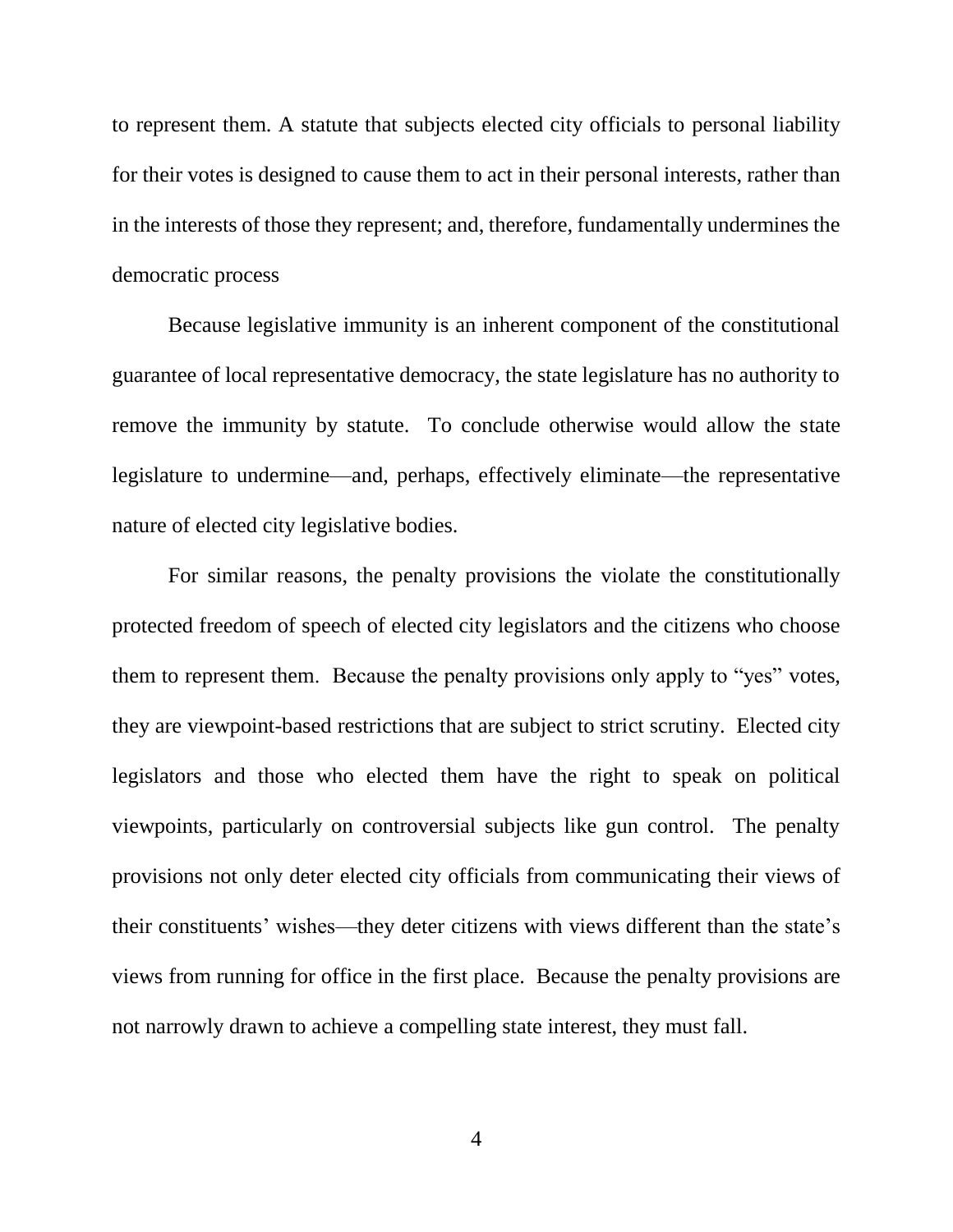#### **ARGUMENT**

## **I. Elected city legislators are absolutely immune from suit for legislative activity under the Florida Constitution**

A. Legislative immunity is inherent in article VIII, section 2 of the Florida Constitution, which requires municipalities to be governed by elected legislative bodies

Article VIII, section 2 of the Florida Constitution provides that "[e]ach municipal *legislative body* shall be *elective*." (Emphasis added.) This confers a constitutional right to legislative immunity on elected city legislators for their votes on legislation which cannot be abridged by statute.

Legislative immunity is inherent in the express mandate that cities have elected legislative bodies. A legislative body is, by definition, vested with the power to govern through legislation. Legislative immunity is an inherent and incidental feature of the power to legislate, and one that is bestowed on those who are elected to exercise that power. Although the state legislature has authority to create and abolish municipalities and to curb their powers, it has no authority to eliminate the legislative immunity that exists under article VIII as an essential part of what it means to be a legislative body.

Legislative immunity is absolute and extends to all legislative acts. Indeed, the immunity accorded to whose performing legislative functions was so wellestablished at common law that it was "taken as a matter of course by our nation's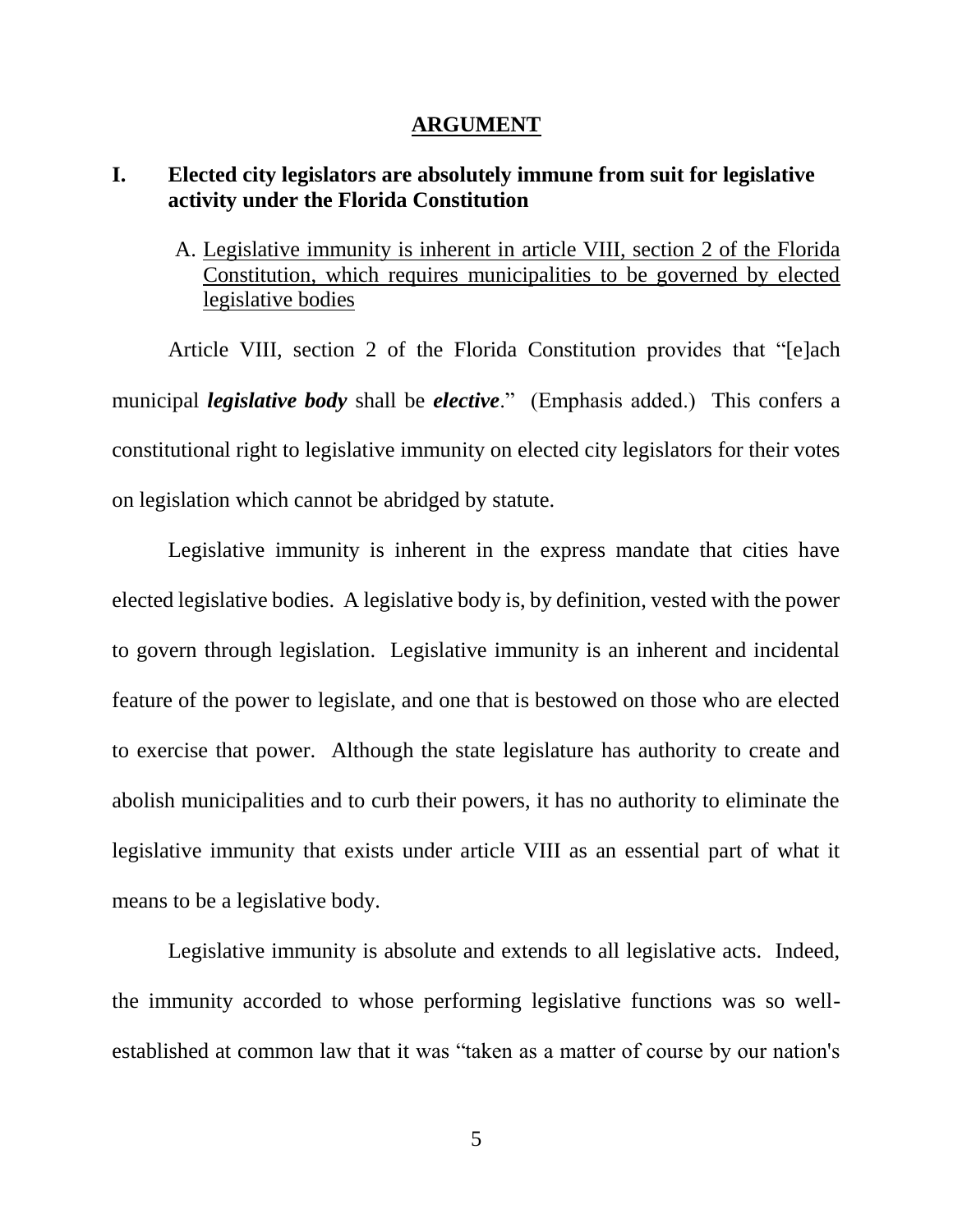founders." *Lake Cnty. Estates v. Tahoe Planning Agency*, 440 U.S. 391, 405-06 (1979).

Whether an act is "legislative" turns solely on its character. An elected city legislator's vote on an ordinance is quintessentially legislative. That ends the analysis. The legality of the ordinance is irrelevant. *Church of the Lukumi Babalu Aye, Inc. v. City of Hialeah*, 688 F. Supp. 1522, 1528 n.1 (S.D. Fla. 1988) (rejecting argument that legislative immunity did not apply to city council members on basis that the ordinance was preempted by state statute and therefore illegal). So are the city legislator's motive and intent in voting for it. *Tenney v. Brandhove*, 341 U.S. 367, 377 (1951) (act of voting for an ordinance is legislative in character; local legislator's unlawful and discriminatory motive and intent irrelevant). The fact that a city legislator knowingly and willfully votes in favor of an illegal ordinance—even an unconstitutional ordinance—does not remove the legislator's vote from the sphere of legislative acts, or otherwise affect the legislator's immunity. *See id.*

Similarly, the existence of competing constitutional interests is irrelevant to the absolute immunity analysis. Because legislative immunity is an *absolute* immunity from suit, it does not yield to other constitutional interests. *League of Women Voters of Florida v. Florida House of Representatives*, 132 So. 3d 135, 147 (Fla. 2013). Absolute means absolute.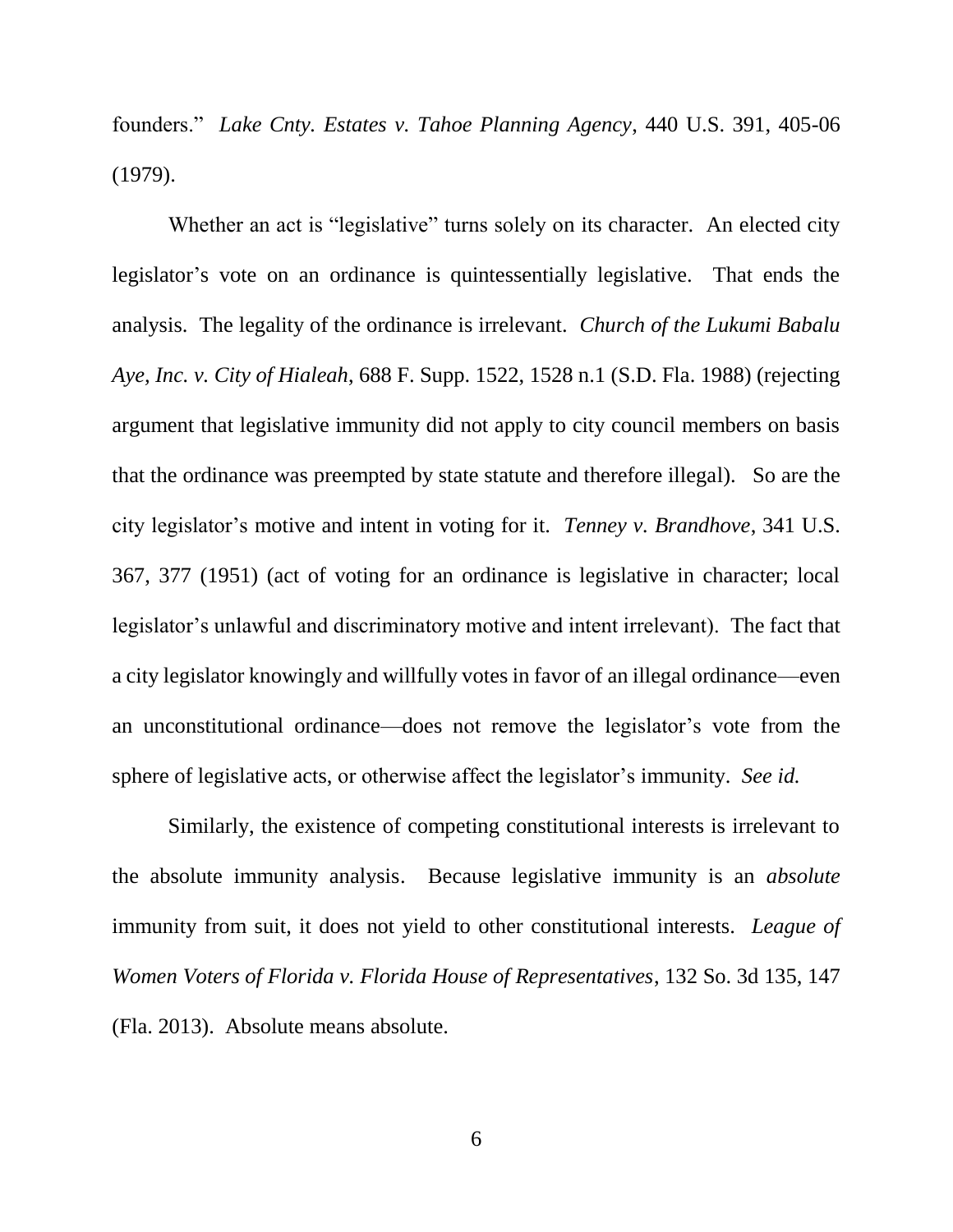## B. Legislative immunity is also inherent in Article VIII's guarantee of representative democracy at the municipal level

Although the state legislature may limit the powers cities may exercise, it has no authority to exercise the functions of a municipal legislative body itself, or to choose who may exercise those functions. Article VIII vests the governance of each city in a legislative body chosen by the city's voters through the democratic process.

Legislative immunity is embedded in the concept of the "elective" "municipal" "legislative body" that Article VIII requires. These words must be interpreted to mean what a "municipality" and an "elective" "legislative body" were understood to mean at the time Article VIII was adopted. The word "municipality" itself leaves "no doubt that the makers of the Constitution had in mind…municipal corporations with certain powers of local self-government, among them the power of selection of their governing body, which was and had been for centuries an essential feature of municipal corporations in this country, including Florida, and in the British Isles, from whence so many of our ancestors came." *State ex rel. Landis v. Ault*, 176 So. 789, 793-95 (Fla. 1937) (Brown, J., concurring).

That Article VIII expressly requires "elective" "legislative bodies" confirms and emphasizes this essential characteristic of "municipalities." Since our country's founding, elective legislative bodies have been the cornerstone of the republican form of government. *Powell v. McCormack,* 395 U.S. 486, 547 (1969) ("A fundamental principle of our representative democracy is, in Hamilton's words, 'that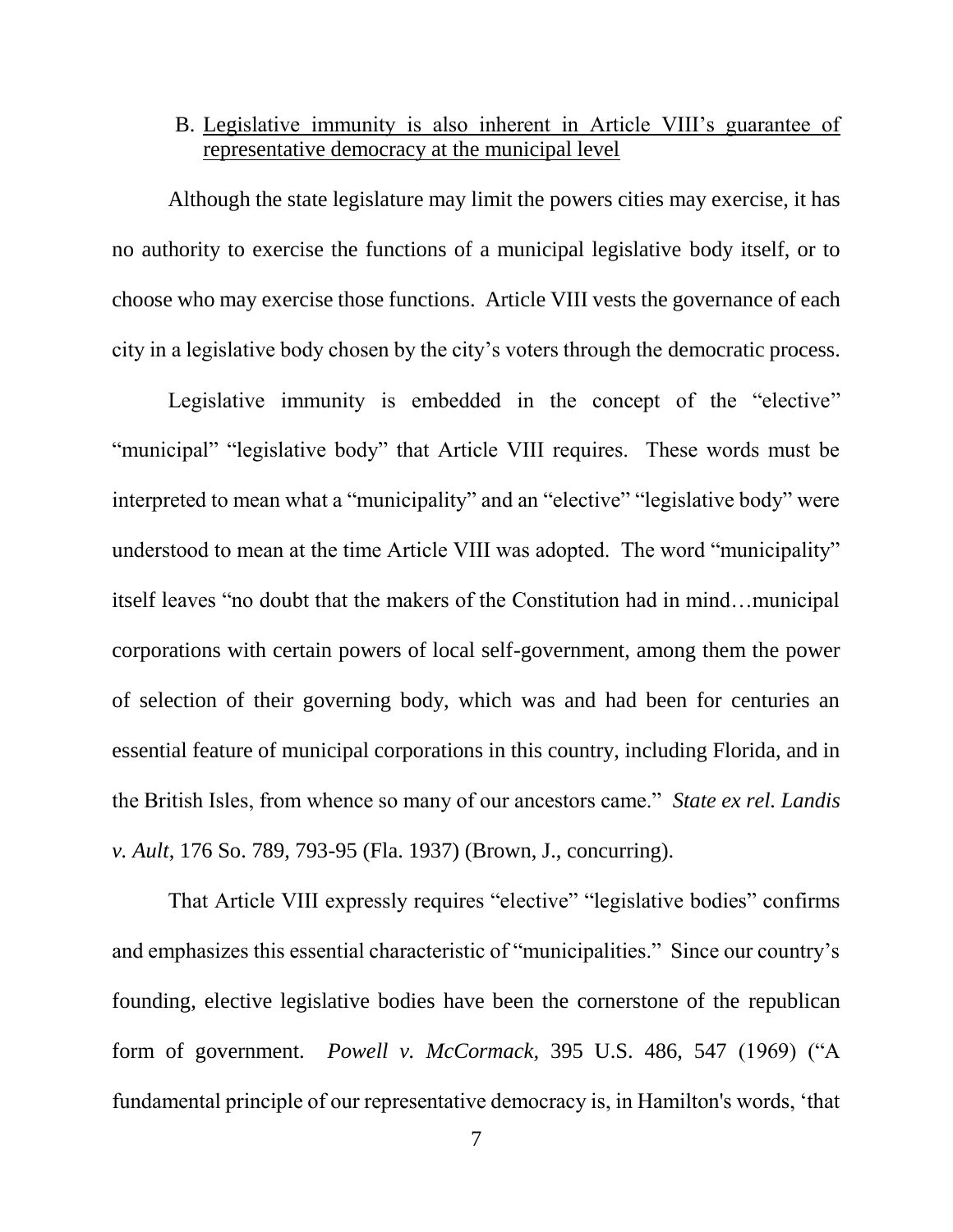the people should choose whom they please to govern them.'"). By requiring municipal legislative bodies to be elective, there can be no question that Article VIII's drafters intended to make municipalities representative governments, where the citizens speak through those they elect.

The state legislature has no power to eliminate what Article VIII's framers considered to be the quintessential characteristics of representative government. *See State ex rel. Landis*, 176 So. at 793. Legislative immunity is one of those characteristics. Therefore, it is inherent in Article VIII and cannot be abrogated by statute.

Legislative immunity has existed for centuries because it is necessary to protect the integrity of elected legislative bodies and, thus, the republican form of government. Essential characteristics of representative governments are (i) advancing the views of the electorate; and (ii) accountability to the electorate. Freedom from the threat of civil liability for legislative action secures the legislative independence necessary to achieve both. A statute that makes an elected city legislator civilly liable for voting a certain way coerces a vote that serves two interests, neither of which are the interests of the legislator's constituents: the state legislator's interests and the legislator's personal financial interests. *Spallone v. United States*, 493 U.S. 265, 279 (1990) (citations omitted). Simply put, the threat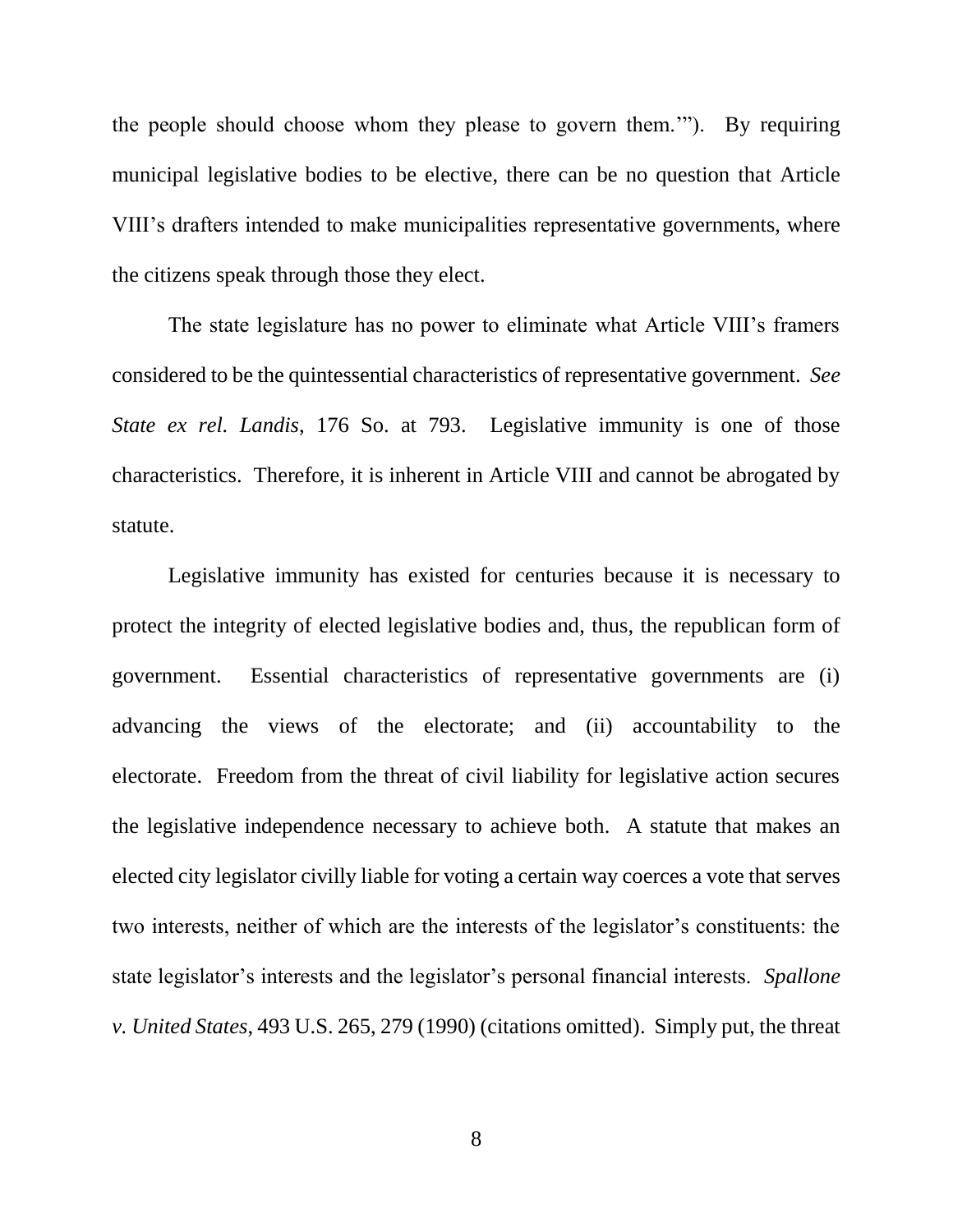of liability "undermines the 'public good' by interfering with the rights of the people to representation in the democratic process." *Id.* 

Given this, Article VIII's drafters could not have envisioned that the state legislature could essentially commandeer elected city legislators by enacting statutes subjecting them to civil liability for voting in a way the state legislature does not like. Legislative immunity is itself an inherent characteristic of what the drafters of Article VIII understood a representative government to be.

The notion that local legislative immunity exists only as common law right which the state legislature has plenary authority to extinguish by statute, if accepted, it would have far-reaching and troubling consequences. It would allow the state legislature to control what individual elected city officials do and say in unlimited contexts, simply by enacting statutes subjecting them to personal liability for voting the "wrong" way. This would create a mockery of the constitutional mandate that the members of a city's legislative body be elected by its citizens, and the representative government that mandate envisions.

There is no dispute that the state legislature has plenary authority to create municipalities, abolish them, and limit the powers they may exercise. The state legislature may, if it wishes, eliminate every city in the state. However, the power to abolish cities (and, thus, their legislative bodies) altogether does not encompass a right to tell elected city legislators what to say when called to vote on an ordinance.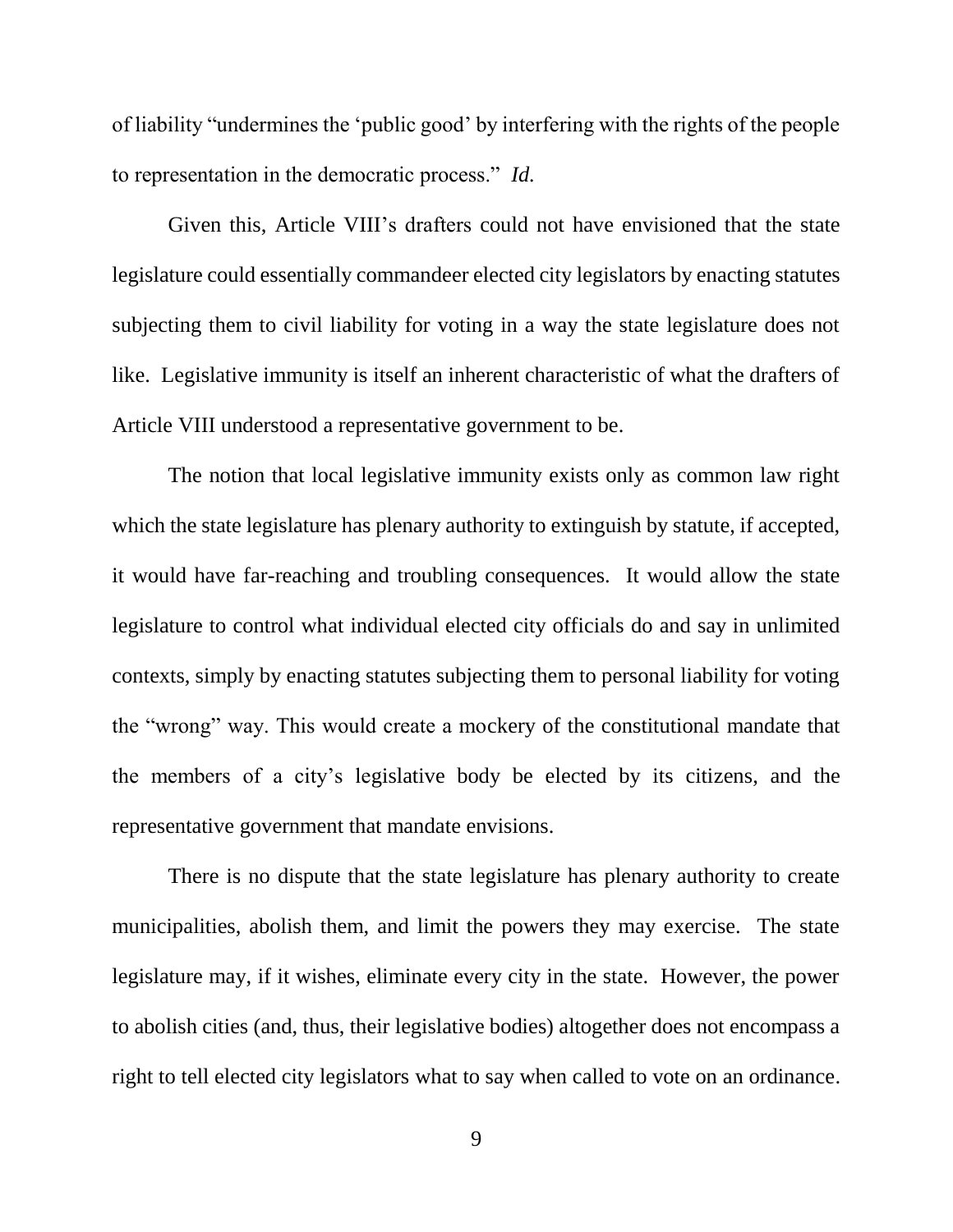*C.f.*, *Meyer v. Grant,* 486 U.S. 414 (1988) (the fact that state could have banned certain type of speech altogether did not give the state the right to freely impose limits on such speech). The Constitution does not allow the state legislature to create a city—with a constitutionally-mandated elected legislative body accountable to its electors—and then turn the city's elected legislators into mouthpieces for the state by coercing them to vote in the way the state legislature dictates.

## C. Legislative immunity is necessary to protect representative democracy, particularly at the local level

The need for legislative immunity is especially strong at the local level. *Bogan v. Scott-Harris*, 523 U.S. 44, 51 (1998); *Gorman Towers, Inc. v. Bogoslavsky*, 626 F.2d 607, 612 ( $8<sup>th</sup>$  Cir. 1980) (recognizing that "municipal legislators are…perhaps, the most vulnerable to and least able to defend lawsuits caused by the passage of legislation") (citation and quotation omitted). In nearly all cities in Florida, a seat on the city's legislative body is a part-time position, and those who are elected to serve do so for no (or de minimus) pay.

As the United States Supreme Court has recognized, "the time and energy required to defend against a lawsuit are of particular concern at the local level, where the part-time citizen-legislator remains commonplace." *Bogan v. Scott-Harris*, 523 U.S. 44, 51 (1998). And, apart from the distractions resulting from litigation, the mere "threat of liability may significantly deter service in local government, where prestige and pecuniary rewards may pale in comparison to the threat of civil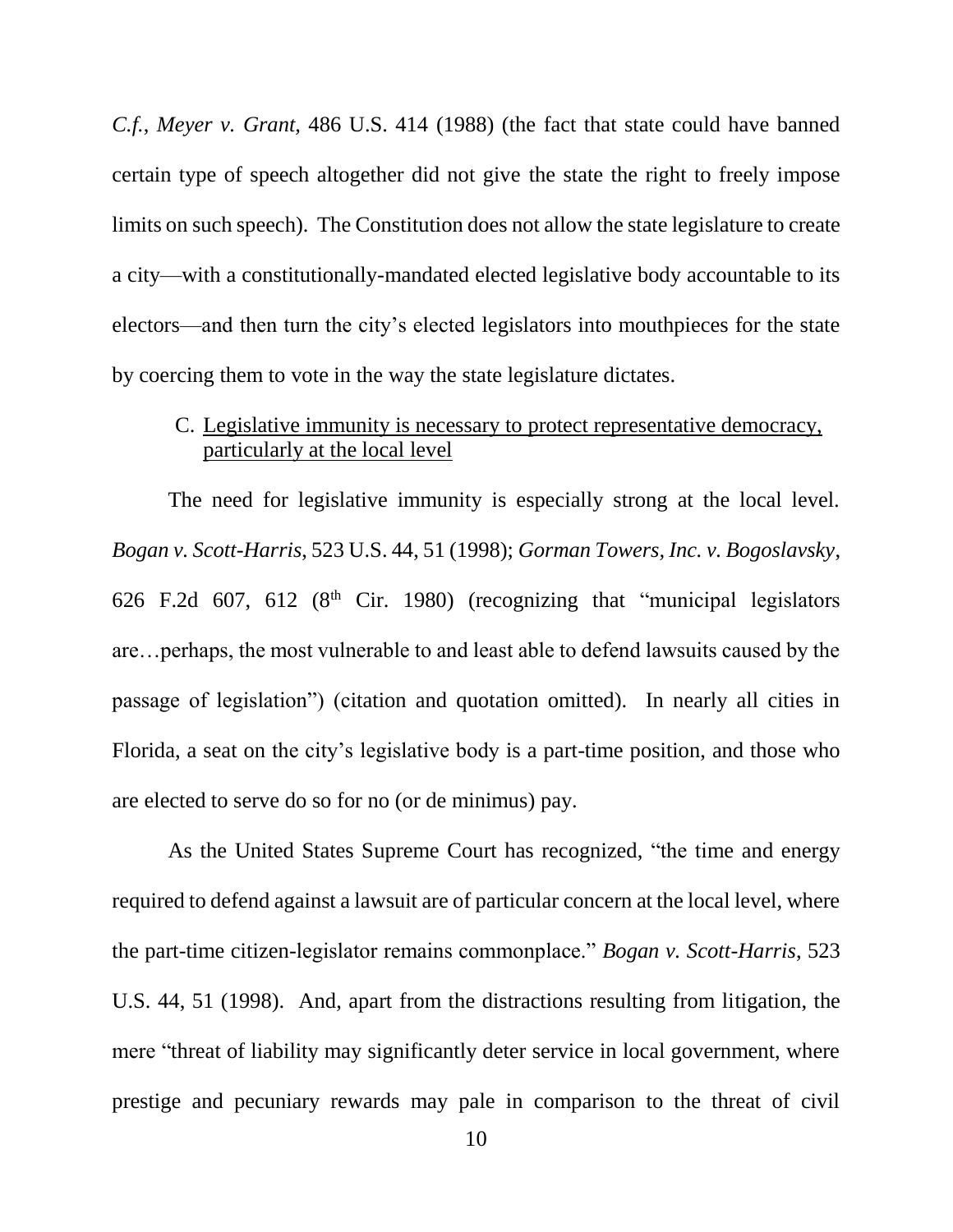liability." *Id.* Exposing elected city legislators to civil liability would be destructive to a properly working and qualified representative government at the local level.

## **II. The penalty provisions of the Gun Law violate constitutionally protected speech and associational rights**

In *Nevada Commission on Ethics v. Carrigan*, 564 U.S. 117 (2011), the United States Supreme Court held a state recusal statute, requiring legislatures to abstain from voting on matters in which they have a conflict of interest, did not violate the Free Speech clause of the First Amendment. The Court explained the legislator did not have a First Amendment right to vote. *Carrigan* is distinguishable in key respects and is not controlling here.

In *Carrigan*, the Court first stated our country's universal and longestablished tradition of conflict of interest recusal rules created a strong presumption they do not violate a legislator's freedom of speech. *Id.* at 122. A conflict of interest recusal rule was put in place in Congress shortly after the Constitution was ratified, and, although members of Congress were subject to the recusal rule at the time Congress voted to ratify the First Amendment, no one objected based on an inconsistency between them. Recusal rules have been commonplace at the federal and state levels for over 200 years. *Id.* at 122-25. The Court concluded this was "overwhelming evidence of constitutional acceptability." *Id.* at 125.

The second key consideration in the Court's decision was the challenged recusal statute was not "viewpoint discriminatory." *Id.* The Court explained it has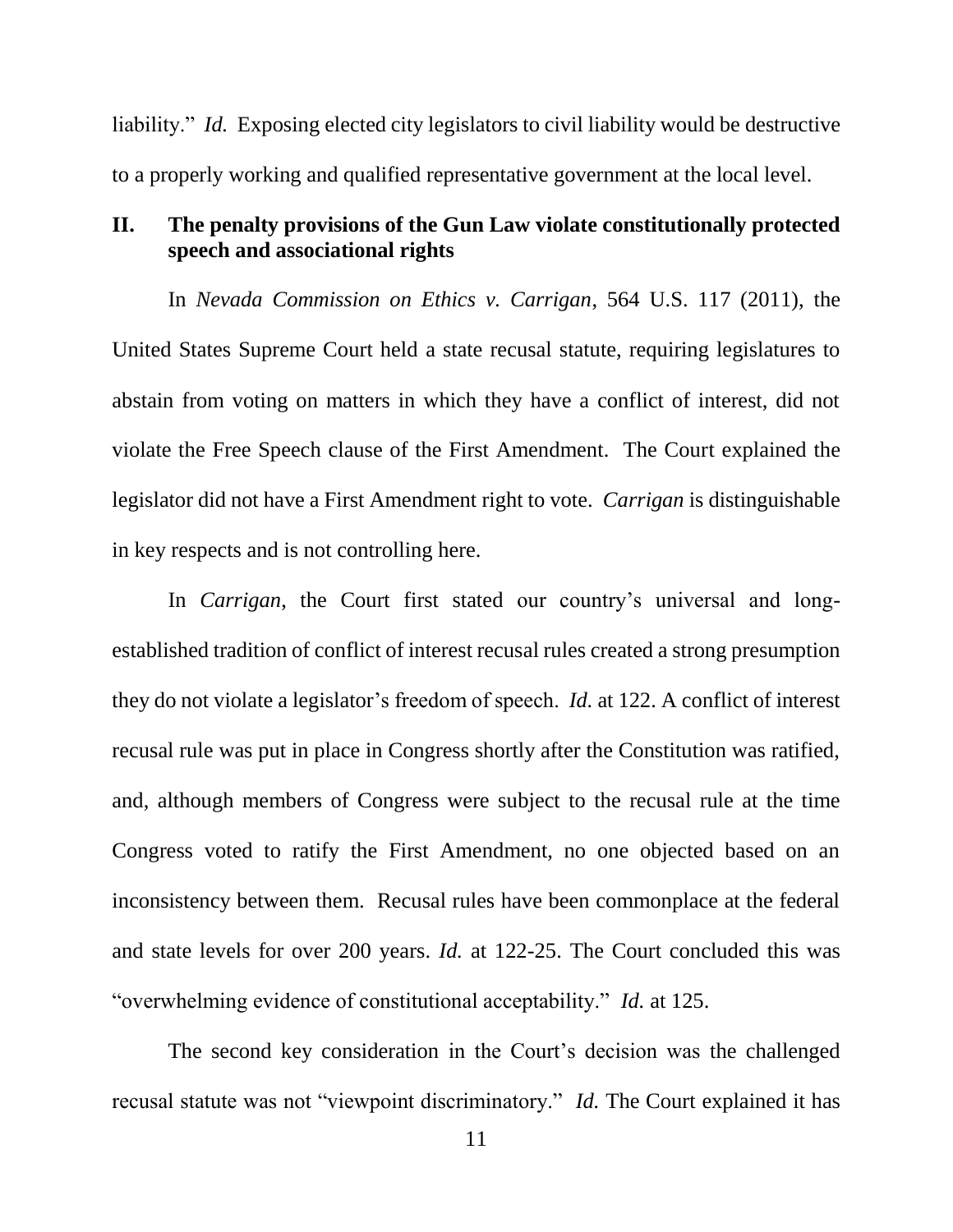"applied heightened scrutiny to laws that are view point discriminatory even as to speech *not* protected by the First Amendment." *Id.* (citing *R.A.V. v. St. Paul*, 505 U.S. 377 (1992)) (emphasis original). However, the recusal statute was "contentneutral and applie[d] equally to all legislators regardless of party or position." *Id.*

The Court also explained restrictions on legislators' voting are not restrictions on their protected speech because legislative votes "belong to the people." *Id.* at 126. A "legislator casts his vote 'as trustee for his constituents, not as a prerogative of personal power.'" *Id.* However, the Court expressly acknowledged that the recusal statute was *not* challenged on the basis that it impermissibly burdened the free speech rights of "legislators and constituents *apart* from an asserted right to engage in the act of voting." *Id.* at 129 (Kennedy, J., concurring). Additionally, the Court did not address First Amendment associational rights because the right to association was not raised.

The penalty provisions of the Gun Law are quite different than conflict of interest recusal laws. Quite the opposite of the long history and tradition of recusal laws (which presented strong evidence the Constitution's framers considered them to be constitutional), the long history and tradition here is that elected city legislators cannot subject to personal liability for the way they vote on legislation. This history weighs in favor of finding First Amendment protection.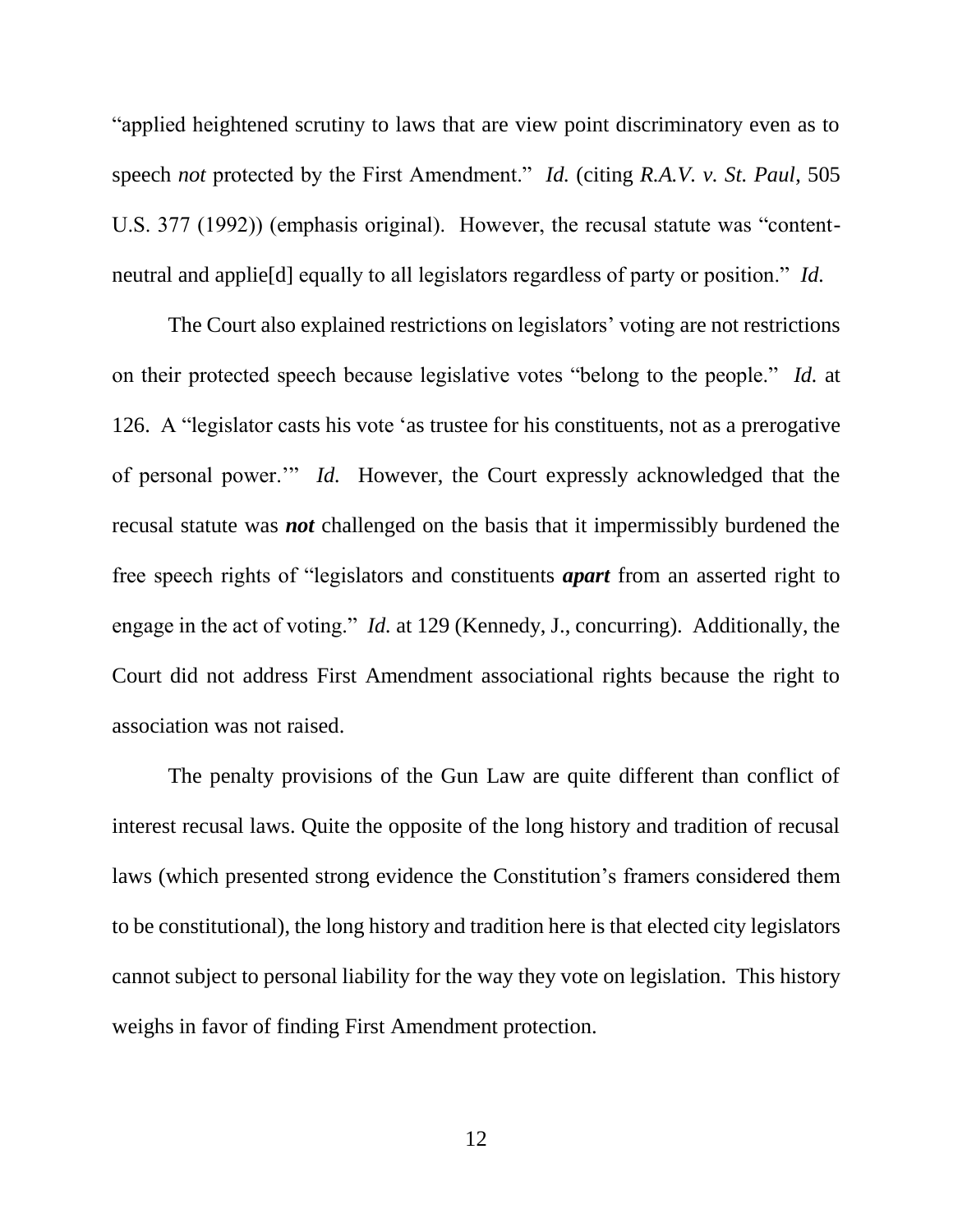However, the utterly dispositive distinction here is the Gun Law is viewpoint discriminatory. As *Carrigan*, explained, even where speech is not protected, viewpoint discrimination triggers the First Amendment and makes the restriction subject to strict scrutiny. *Id.* at 125.

That the Gun Law penalizes "yes" votes, instead of expressly mandating "no" votes, is irrelevant to the First Amendment analysis. Constitutional protections are "not limited to direct interference with fundamental rights." *Healy v. James*, 408 U.S. 169, 183 (1972). Indeed, "[w]hat the First Amendment precludes the government from commanding directly, it also precludes the government from accomplishing indirectly." *Rutan v. Republican Party of Ill.*, 497 U.S. 62, 77-78 (1990).

Citizens' rights to elect the city legislators who will represent them necessarily requires legislators to be able to vote freely on issues as they arise. *See Clarke v. United States,* 705 F. Supp. 605, 612 (D.D.C.1988). The right to vote freely enables legislators "to consummate their duty to their constituents." *Id.*; *Miller v. Town of Hull, Mass.*, 878 F.2d 523, 532-33 (1<sup>st</sup> Cir. 1989). The "'right of citizens to ban together in promoting among the electorate candidates who espouse their political views' is among the First Amendments most pressing concerns." *Carrigan* at 2353 (Kennedy, J., concurring).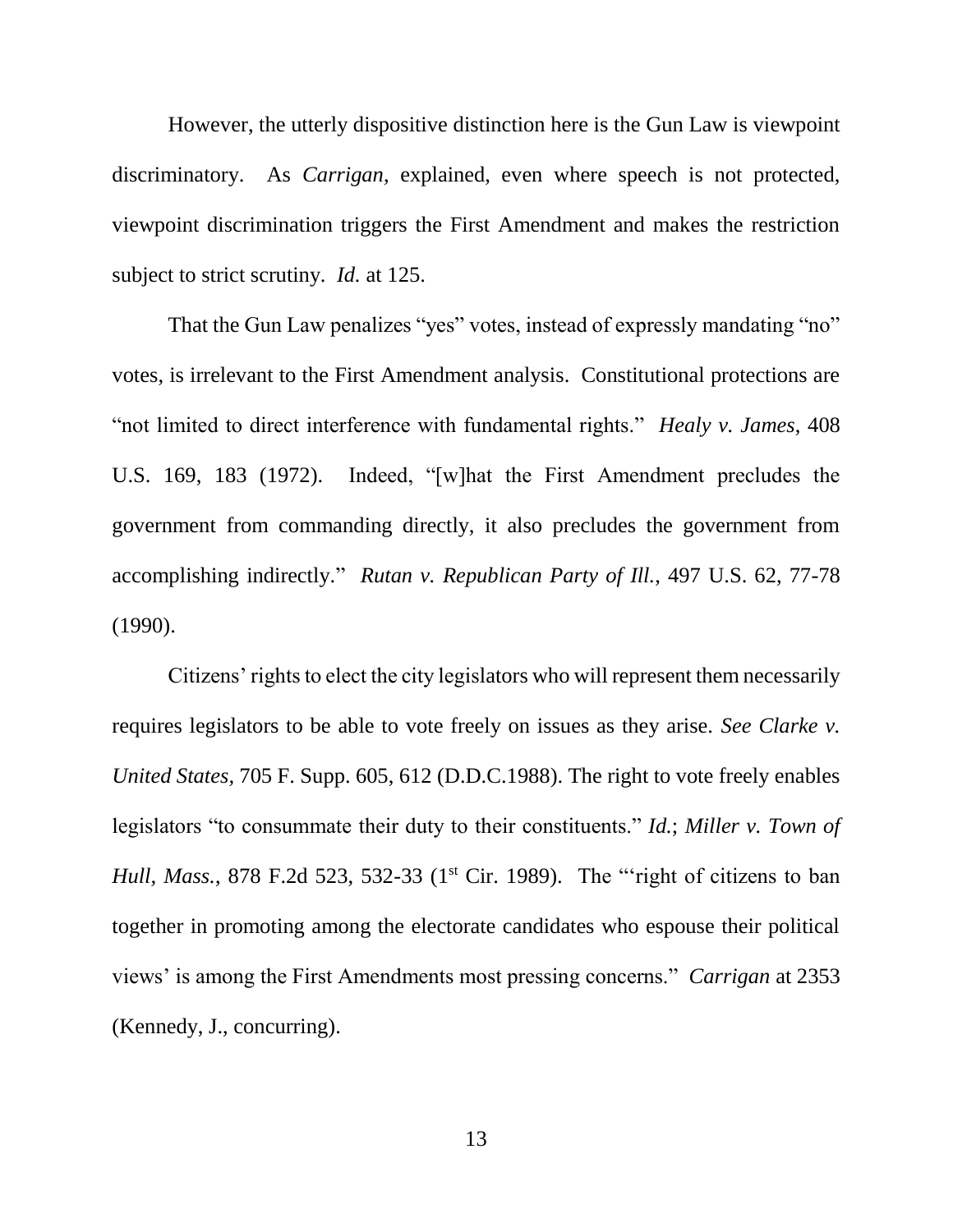Therefore, the First Amendment is triggered when an elected city legislator is threatened with liability based on the content of his or her expression when a matter is before the legislative body for a vote. *Wrzeski v. City of Madison*, 558 F. Supp. 664, 667 (W.D. Wis. 1983) (entering preliminary injunction against city ordinance which compelled council members to vote "aye" or "no" based on improper infringement of members first amendment right to refrain from voting).

Because the Gun Law's penalty provisions are viewpoint discriminatory, they must be stricken unless they pass strict scrutiny. In other words, they must serve a compelling state interest and be narrowly tailored to serve the compelling state interest. They do not.

First, there is not a compelling interest in protecting the state's preemptive authority. Because the Gun Law's preemption of local gun legislation is selfexecuting, local legislation in the field of preemption is automatically void. Therefore, it does not interfere with the state's preemptive authority in any way whatsoever. Nor does the state have a compelling interest in preventing confusion that may be caused by the passage of preempted ordinances. The Gun Law clearly states local regulations in this area are preempted, null, and void.

Even assuming there is a compelling state interest, imposing personal liability on elected city legislators is not the least restrictive means of achieving the interest. There are other ways of protecting the state's preemptive authority, which would not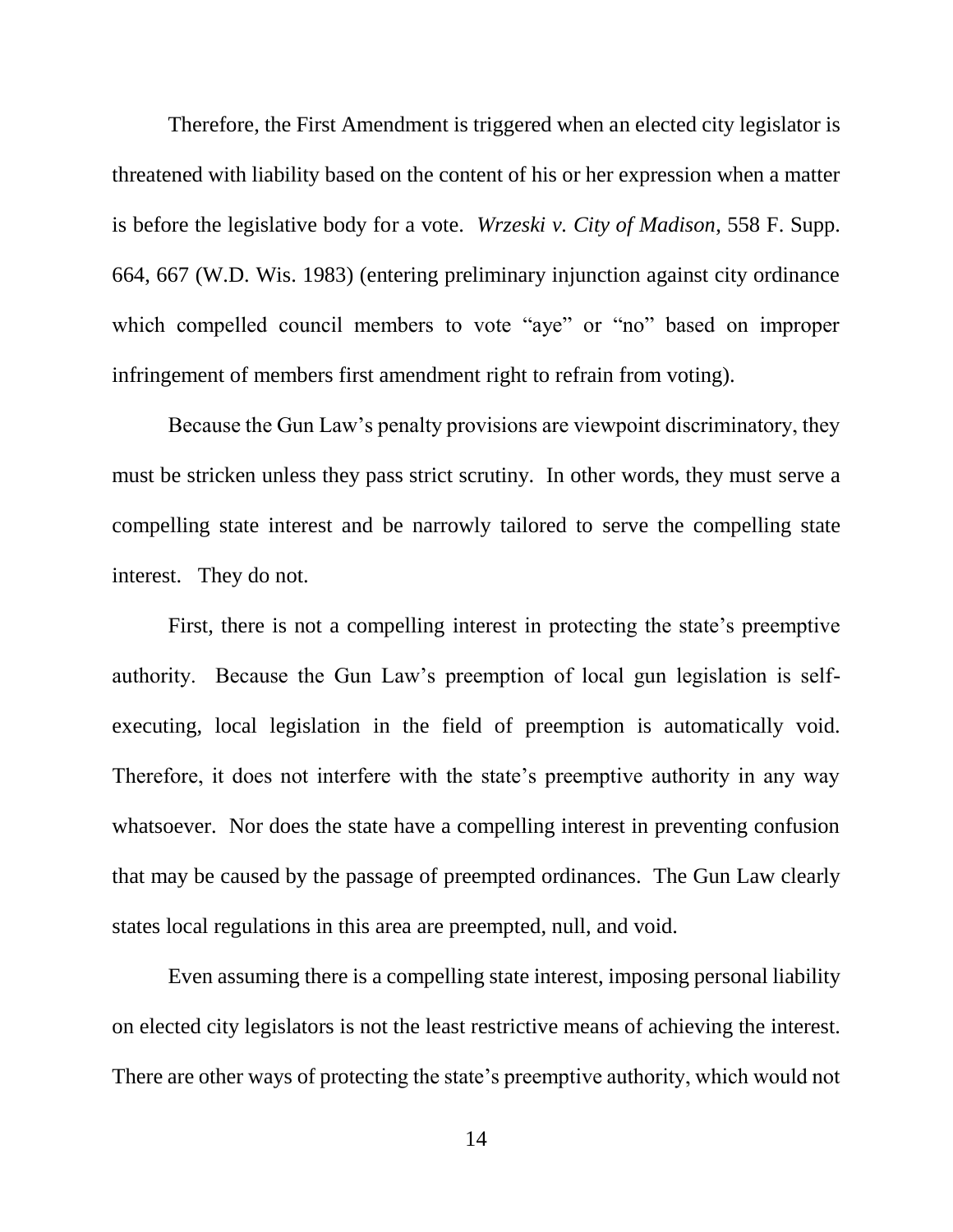fundamentally undermine the rights of citizens to petition their elected city officials and the rights of elected city officials to speak on behalf of those who have chosen them to govern.

The Gun Law already imposes direct liability on local governments. While imposing liability directly on cities is coercive, it is coercive in a way that does not intrude on the rights that citizens and their elected representatives have in a republican form of government. Where the city itself faces financial liability, an elected official's vote to avoid liability is based on the interests of the city and its citizens. But when an elected official faces personal liability, that decision is made based on his or her own personal interest.

Therefore, the penalty provisions that subject individual legislators to liability do not pass strict scrutiny and must fail.

### **CONCLUSION**

The penalty provision of the Gun Law are facially unconstitutional and should therefore be stricken to the extent they subject individual elected city legislators to civil liability and penalties for voting in favor of legislation that is somehow subsequently found to be preempted.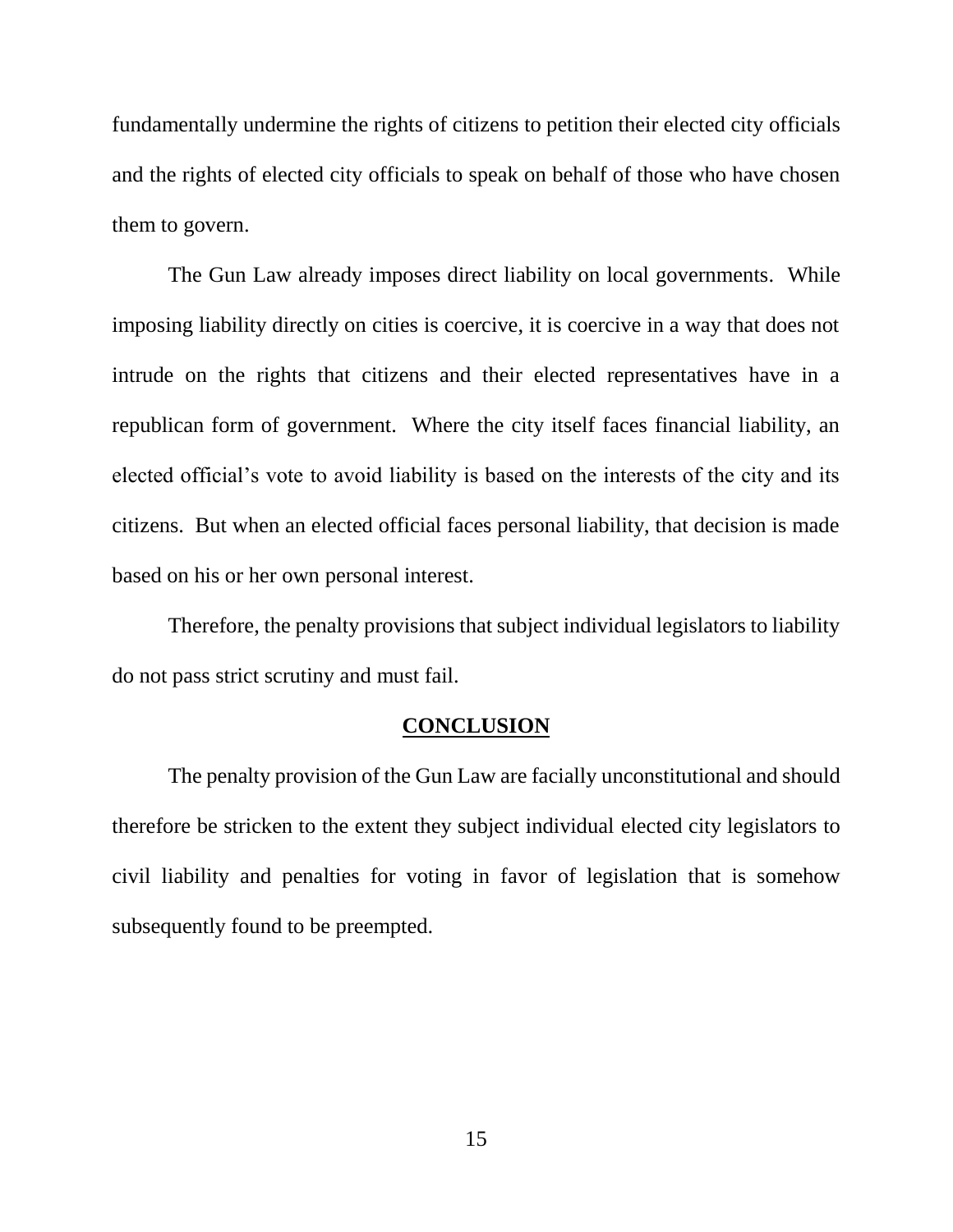Respectfully submitted on May 27, 2016.

Harry Morrison, Jr. Florida Bar No. 339695 [cmorrison@flcities.com](mailto:cmorrison@flcities.com) Florida League of Cities, Inc. P.O. Box 1757 Tallahassee, Florida 32302 (850) 222-9684 (Tel) 850-222-3806 (Fax)

/s/Elizabeth W. Neiberger Bryant Miller Olive P.A. Susan H. Churuti Florida Bar No. 284076 [schuruti@bmolaw.com](mailto:schuruti@bmolaw.com) One Tampa City Center, Suite 2700 Tampa, FL 33602 (813) 273-6677 (Tel) (813) 223-2705 (fax) Elizabeth W. Neiberger [eneiberger@bmolaw.com](mailto:eneiberger@bmolaw.com) Florida Bar No. 0070102 One S.E. Third Avenue, Suite 2200 Miami, Florida 33131 (305) 374-7349 (Tel (305) 374-0895 (Fax)

*Counsel for Amicus Curiae, Florida League of Cities, Inc.*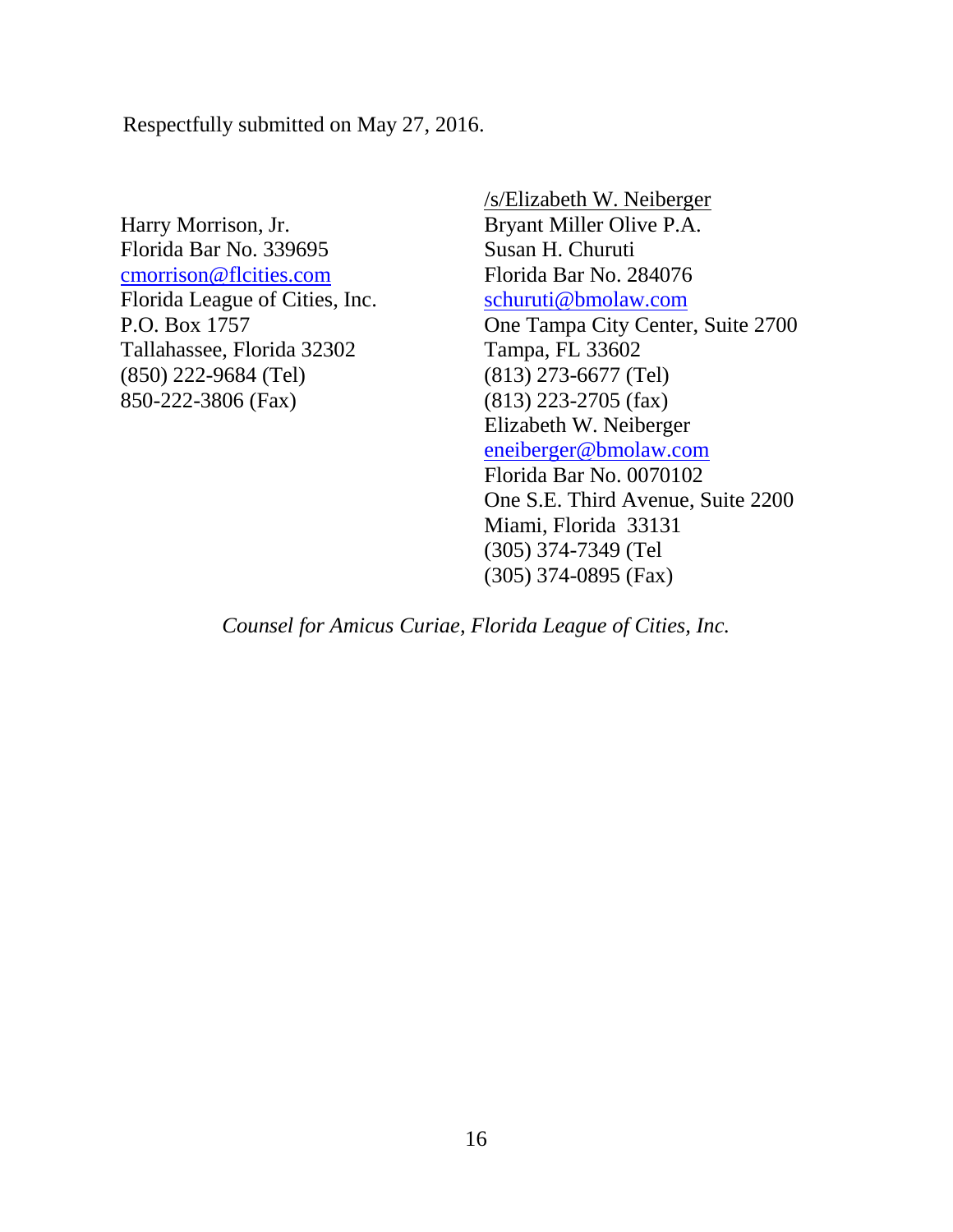### **CERTIFICATE OF SERVICE**

I certify that, on May 27, 2016, a copy of the foregoing was served on the

following by email:

Louis C. Norvell, Esquire Assistant City Attorney City of Tallahassee 300 S. Adams Street, #A5 Tallahassee, Florida 32301-1721 [louis.norvell@talgov.com](mailto:louis.norvell@talgov.com)

Blaine H. Winship, Esquire Office of the Attorney General 400 S. Monroe Street, Suite PL-01 Tallahassee, Florida 32399-6536 [Blaine.Winship@myfloridalegal.com](mailto:Blaine.Winship@myfloridalegal.com)

Edward G. Guedes, Esquire Jamie A. Cole, Esquire Adam Schwartzbaum, Esquire Weiss Serota Helfman Cole & Bierman, P.L. 2525 Ponce de Leon Blvd., Suite 700 Coral Gables, Florida 33134 [eguedes@wsh-law.com](mailto:eguedes@wsh-law.com) [jcole@wsh-law.com](mailto:jcole@wsh-law.com) [aschwartzbaum@wsh-law.com](mailto:aschwartzbaum@wsh-law.com)

Eric J. Friday, Esquire Fletcher & Phillips 541 E. Monroe, Suite 1 Jacksonville, Florida 32202 [efriday@fletcherandphillips.com](mailto:efriday@fletcherandphillips.com)

Marc J. Fagel, Esquire Lauren G. Escher, Esquire Gibson Dunn 555 Mission Street, Suite 3000 San Francisco, California 94105 [mfagel@gibsondunn.com](mailto:mfagel@gibsondunn.com) [lescher@gibsondunn.com](mailto:lescher@gibsondunn.com)

Lesley McKinney, Esquire McKinney, Wilkes & Mee, PLLC 13400 Sutton Park Drive S Suite 1204 Jacksonville, Florida 32224 [lesley@mwmfl.com](mailto:lesley@mwmfl.com)

/s/Elizabeth W. Neiberger Elizabeth W. Neiberger